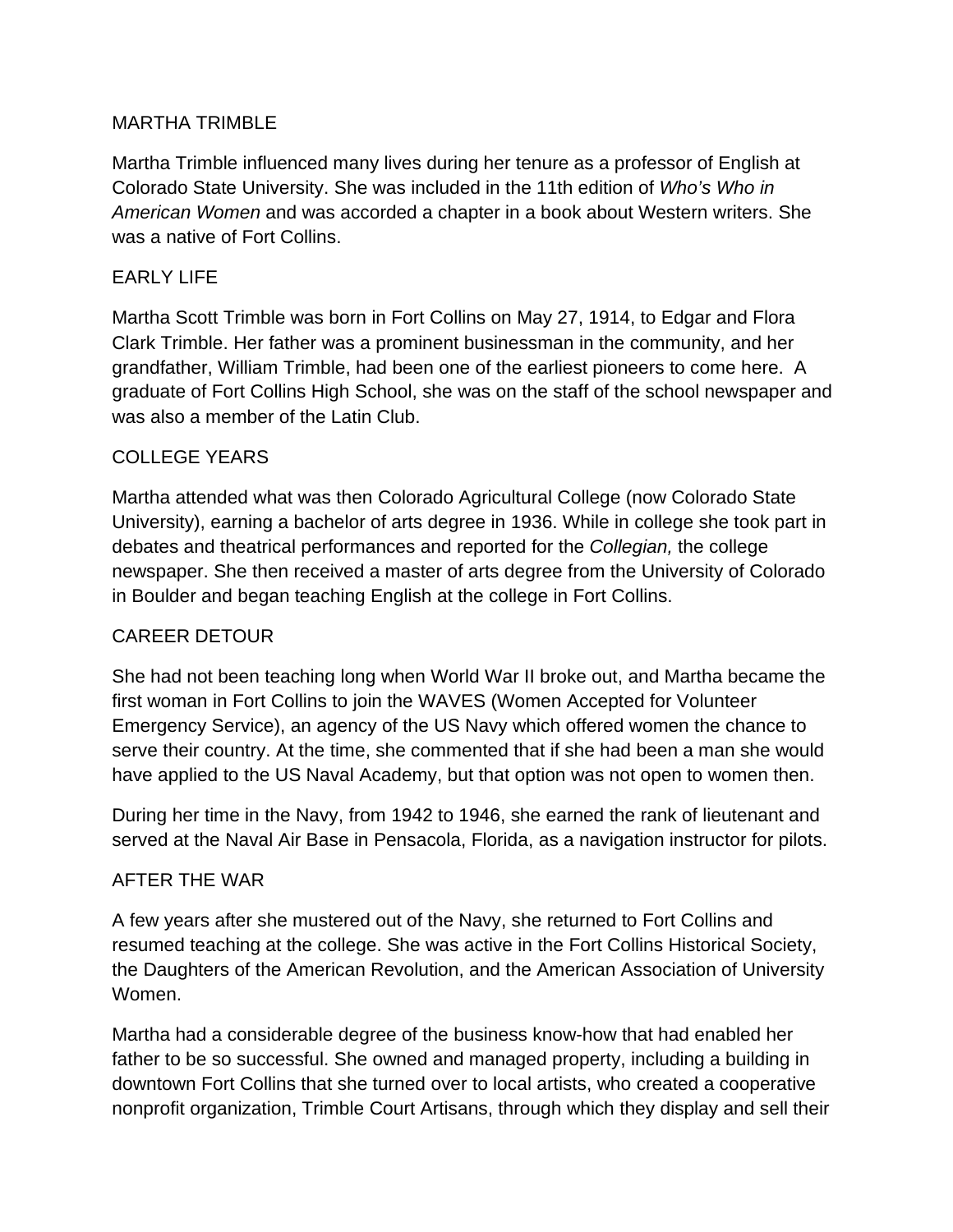various art works. About 50 local artists exhibit their work there. The alley onto which the building faces is named for the Trimble family as well.

## HONORS AND AWARDS

Martha was a member of the honor society Phi Kappa Phi and of Mortar Board.

A scholarship in her name was established at the university, open to local Poudre School District high school graduates planning to attend CSU.

She was named a full professor at the university in 1977.

# HER LEGACY

As a supporter of the arts, an active member of the college faculty and a Navy veteran, she served as a role model of what women with wide-ranging interests can achieve. Not only was she a professor at the college who was highly regarded by her students and by her colleagues, she was also engaged with the community as a member of St. Luke's Episcopal Church, the PEO Sisterhood and the Fort Collins Historical Society.

# **QUESTIONS**

- How important is art in a community? What role does it play?
- Would you like to visit Trimble Court Artisans? Why, or why not?
- Martha taught navigation to pilots during World War II. What do you think that would have involved at the time without the sophisticated instruments now available?
- What do you admire most about her work and life?
- Martha said she would have applied to the Naval Academy if she could have. Why would women have been excluded from that institution?

# **GLOSSARY**

Artisans—creators of arts and crafts such as sculptures, paintings and pottery

Colleagues—fellow workers

Commensurate—equal to

Cooperative – joining together to accomplish a goal

Emeritus—a title given to a distinguished retired professional

Full professor—the highest status a college professor can receive, with a commensurate salary increase

Honor society—an academic organization that invites students with top grades to join

Mustered out–-discharged

Nonprofit—an organization that is officially recognized by some level of